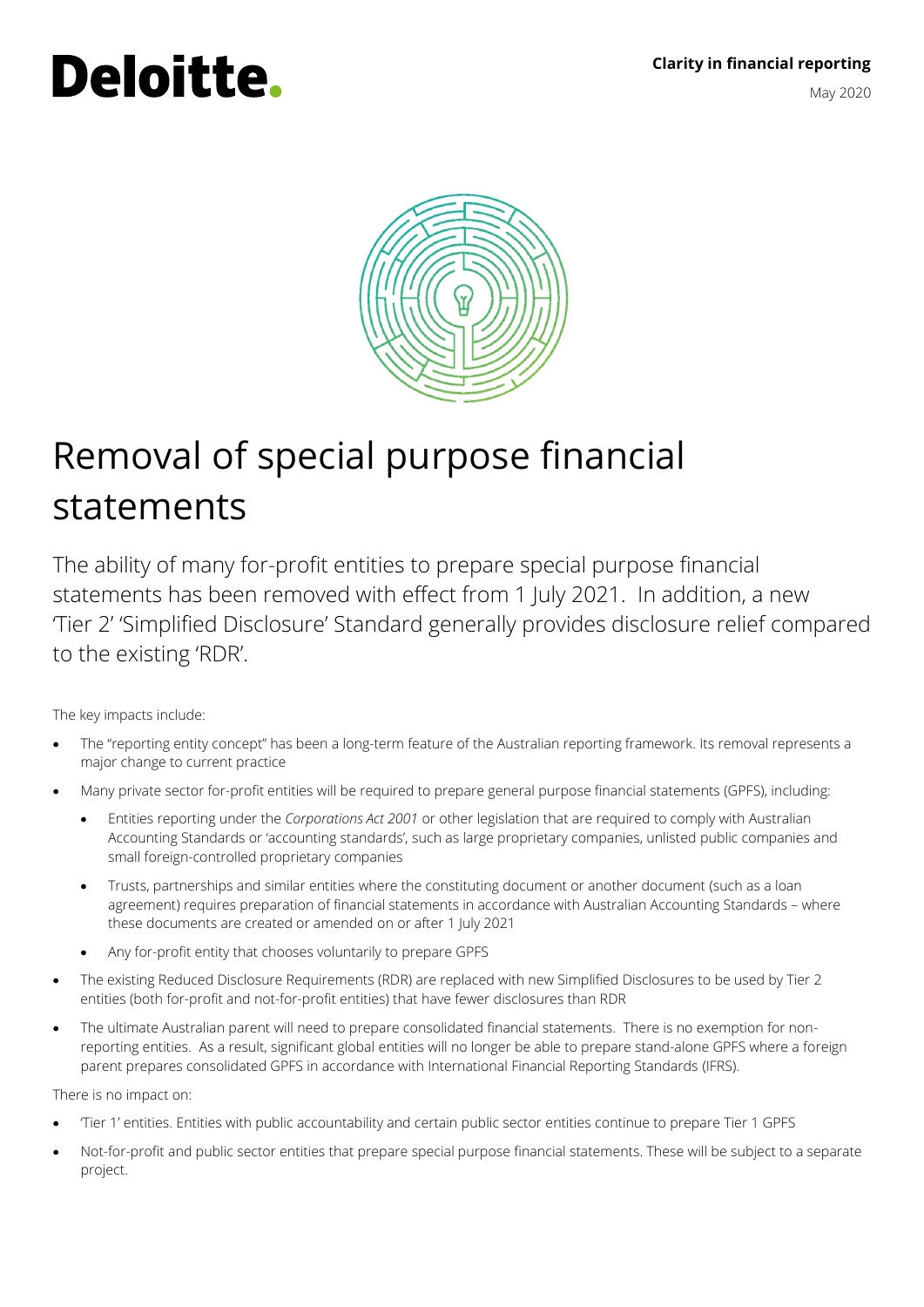# **Quick summary**

# **What's happened?**

The Australian Accounting Standards Board (AASB) has issued two new pronouncements which:

- Remove the ability to prepare special purpose financial statements for some forprofit entities – through an Amending Standard, AASB 2020-2 *Amendments to Australian Accounting Standards – Removal of Special Purpose Financial Statements for Certain For-Profit Private Sector Entities* (AASB 2020-2)
- Introduce a new Tier 2 'Simplified Disclosure' Standard (Tier 2 (SD)) which replaces the existing 'Reduce Disclosure Requirements' (RDR) – AASB 1060 *General Purpose Financial Statements – Simplified Disclosures for For-Profit and Notfor-Profit Tier 2 Entities* (AASB 1060).

The new disclosures are based on the International Accounting Standards Board's *International Financial Reporting Standards for Small and Medium Sized Entities* (*IFRS for SMEs*).

The changes effectively eliminate the application of the 'reporting entity' concept by impacted entities. The AASB made these changes to deal with conflicts with the 'reporting entity' guidance in the revised *Conceptual Framework for Financial Reporting*. Accordingly, impacted entities are also required to the apply the new *Conceptual Framework.*

The AASB staff has also prepared two 'key facts' documents on the changes, which can be found a[t www.aasb.gov.au.](https://www.aasb.gov.au/admin/file/content102/c3/AASB1060_KeyFacts_03-20_1585193851825.pdf)

# **Which entities can no longer prepare special purpose financial statements (SPFS)?**

The following private sector for-profit entities will be required to prepare GPFS where they are:

- Preparing financial statements under the *Corporations Act 2001*. This includes large proprietary companies (as well as grandfathered companies), unlisted public companies other than small companies limited by guarantee, small proprietary companies controlled by a foreign company, small proprietary companies with crowd-sourced funding and financial service licensees
- Required by legislation to prepare financial statements in accordance with 'Australian Accounting Standards' or 'accounting standards', such as co-operatives, incorporated associations and higher education providers
- Required by their constituting document (e.g. trusts, partnerships, self-managed superannuation funds or joint arrangements) or another document (e.g. a loan agreement) to prepare financial statements in accordance with 'Australian Accounting Standards', but only where the document is created or amended on or after 1 July 2021.

# **Who does the new 'Simplified Disclosure' Standard apply to?**

The new standard (AASB 1060) applies to both for-profit and not-for-profit entities preparing Tier 2 (SD) GPFS, including those that previously prepared SPFS or RDR GPFS.

# **Will there be many more disclosures in Tier 2 (SD) GPFS?**

# It depends.

Compared to SPFS, more disclosures are mandated and all apply to Tier 2 (SD) GPFS, unless they are not material. Broadly, there are more reconciliations of balances and significantly expanded disclosures in the notes for revenue, income tax, financial instruments, leases, share-based payments and related parties.

For entities transitioning from RDR to Tier 2 (SD), there will generally be fewer disclosures required and therefore these entities will benefit from the new Tier 2 (SD) requirements.

However, in both cases, where stand-alone financial statements were previously prepared and consolidated financial statements are required under Tier 2 (SD), a significant increase in disclosures can be expected.

"This significant change in the reporting landscape needs careful attention and planning"

**Alison White Partner – Accounting Technical**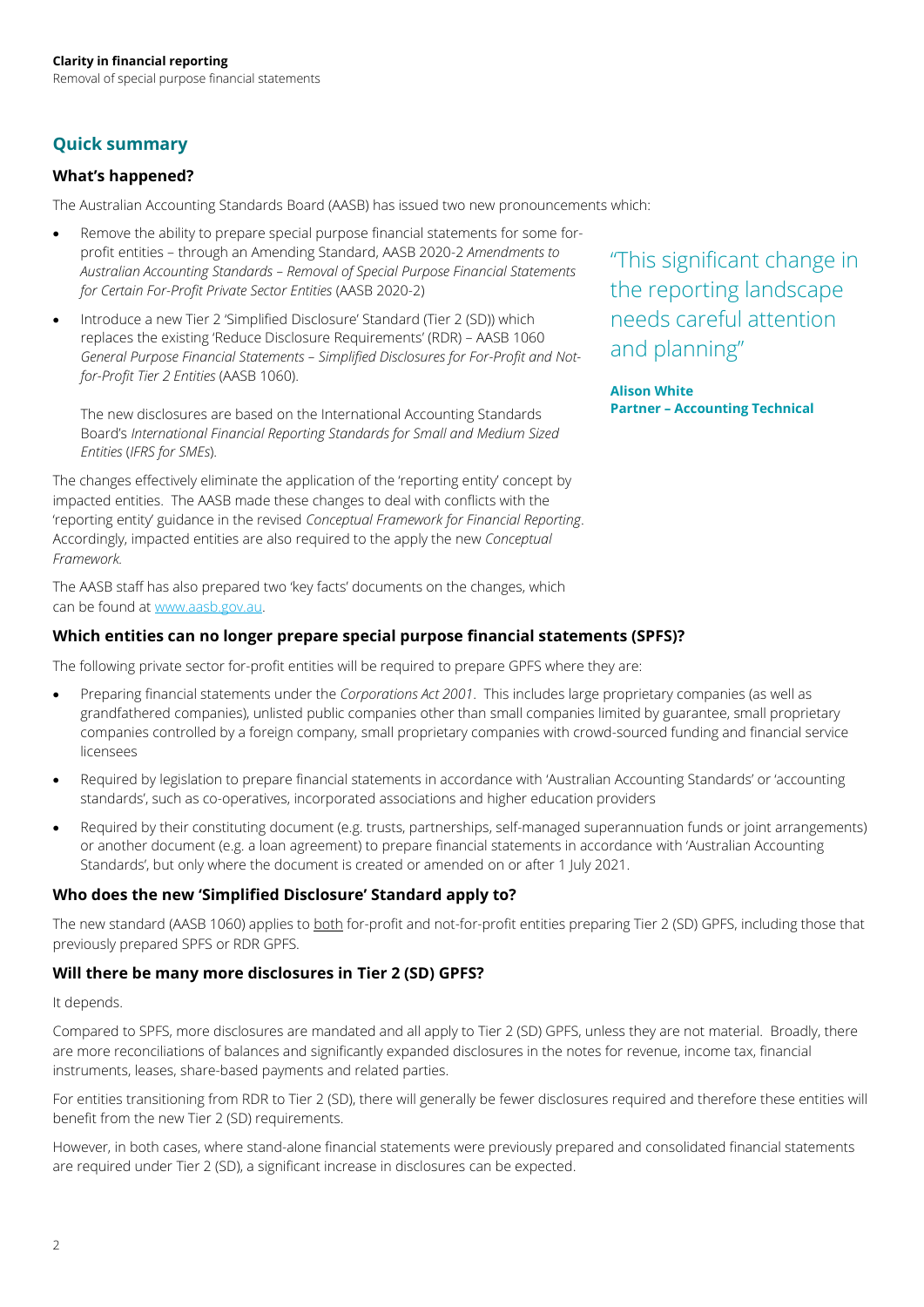# **What do Tier 2 (SD) look like?**

We are preparing illustrative financial reports which will assist entities in understanding the types of disclosures required under AASB 1060. These will be made available a[t www.deloitte.com/au/models](http://www.deloitte.com/au/models) soon. In the meantime, illustrative financial reports are available based on the AASB's original proposals, and although the AASB has made some changes, these illustrative financial reports provide a good guide to most of the disclosures required by AASB 1060 for for-profit entities.

# **Is early adoption attractive?**

It depends. Entities newly required to prepare GPFS, which are eligible to apply Tier 2 (SD), may choose to early adopt to save transitioning systems and processes twice. This includes newly established entities, those entities no longer considered 'nonreporting entities' prior to mandatory adoption, those choosing to prepare GPFS, and those that become classified as significant global entities (SGEs) for tax purposes. However, some SGEs may face consolidation for the first time and should consider the impact on adoption.

# **When do the new requirements apply?**

The new requirements apply to reporting periods beginning on or after 1 July 2021. There is transitional relief available, some of which is only available to those who early adopt.

# **Who is impacted by the removal of SPFS?**

# **Overview**

The removal of SPFS only applies to private sector for-profit entities, and only in specific circumstances. Determining which entities will be impacted depends on several factors.

The flowchart below outlines the decision-making process on which private sector for-profit entities will be required to prepare GPFS, and which type.

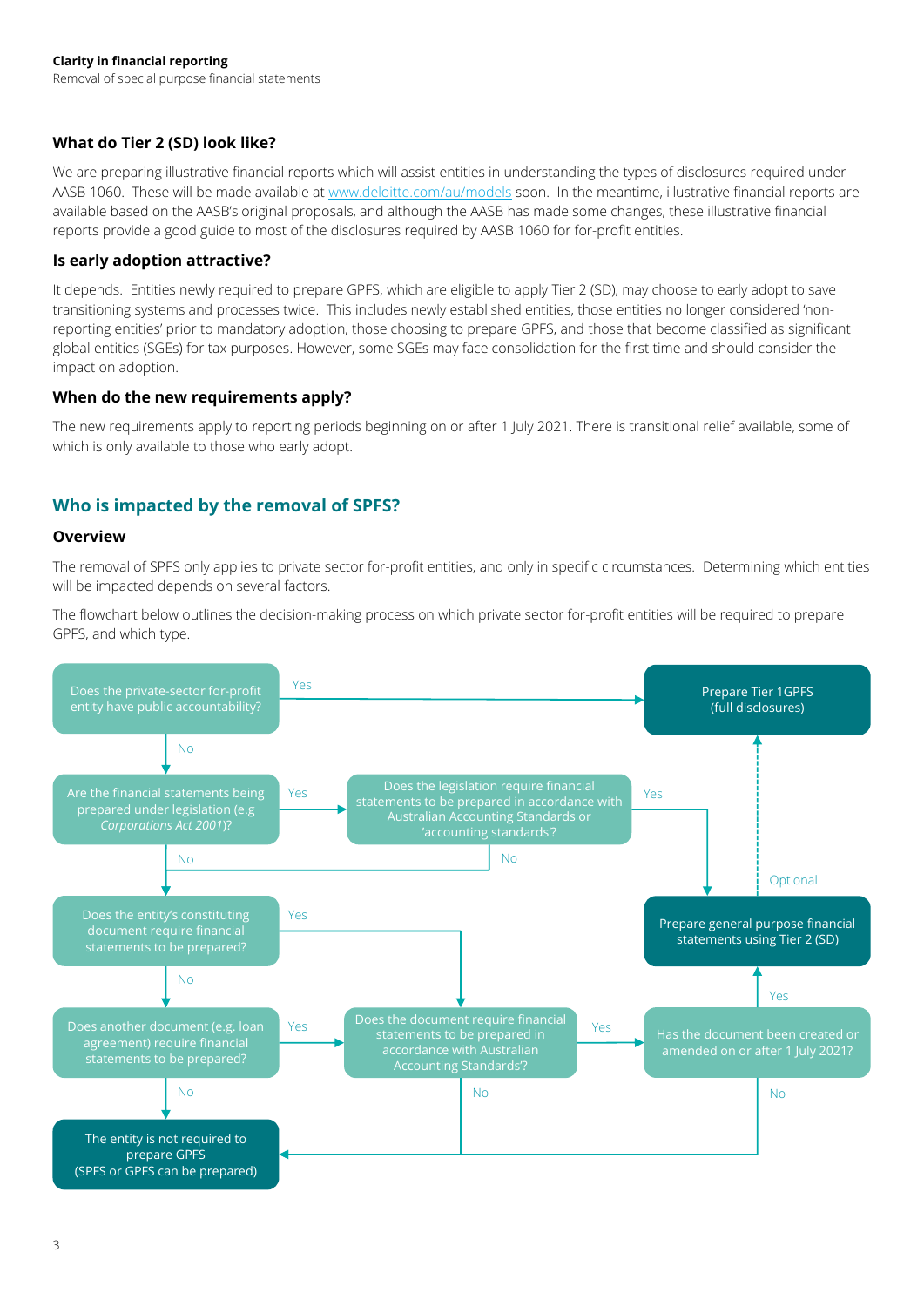# **Applicability to trusts and similar entities with non-legislative financial statement requirements**

Entities such as trusts, partnerships, joint arrangements and self-managed superannuation funds commonly have non-legislative requirements to prepare financial statements in their constituting documents. Many of these documents require those financial statements to be prepared in accordance with Australian Accounting Standards, and accordingly, are prima facie within the scope of the new requirements to prepare GPFS.

However, after research and consultation with constituents, the AASB decided to provide an exemption from the requirement to prepare GPFS for existing for-profit private sector entities. However, this exemption is only available where the constituting document or another document has been created or last amended before 1 July 2021.

Therefore, if such an entity amends its constituting or another document on or after 1 July 2021 for any reason, and the amended document refers to a requirement to prepare financial statements in accordance with Australian Accounting Standards, subsequent financial statements will be required to be GPFS.

It is important to note that the requirements to prepare GPFS do not apply where a non-legislative document requires financial statements to be prepared only in accordance with 'accounting standards' rather than Australian Accounting Standards. This is a key difference to a reporting mandate arising under a legislative requirement where reference to 'accounting standards' also triggers a requirement for GPFS.

## **'Another document' requiring financial statements**

The requirement to prepare GPFS applies to private sector for-profit entities where any document created or amended on or after 1 July 2021 requires the preparation of financial statements in accordance with Australian Accounting Standards. For example, where the entity enters into a loan agreement on or after 1 July 2021, and the agreement requires financial statements prepared in accordance with Australian Accounting Standards, the financial statements must be prepared as GPFS.

This applies broadly, i.e. to any private sector for-profit entity (and not just trusts and similar entities). For instance, this applies where a small proprietary company that is otherwise exempt from preparing financial statements enters into a loan agreement which requires the preparation of financial statements in accordance with Australian Accounting Standards.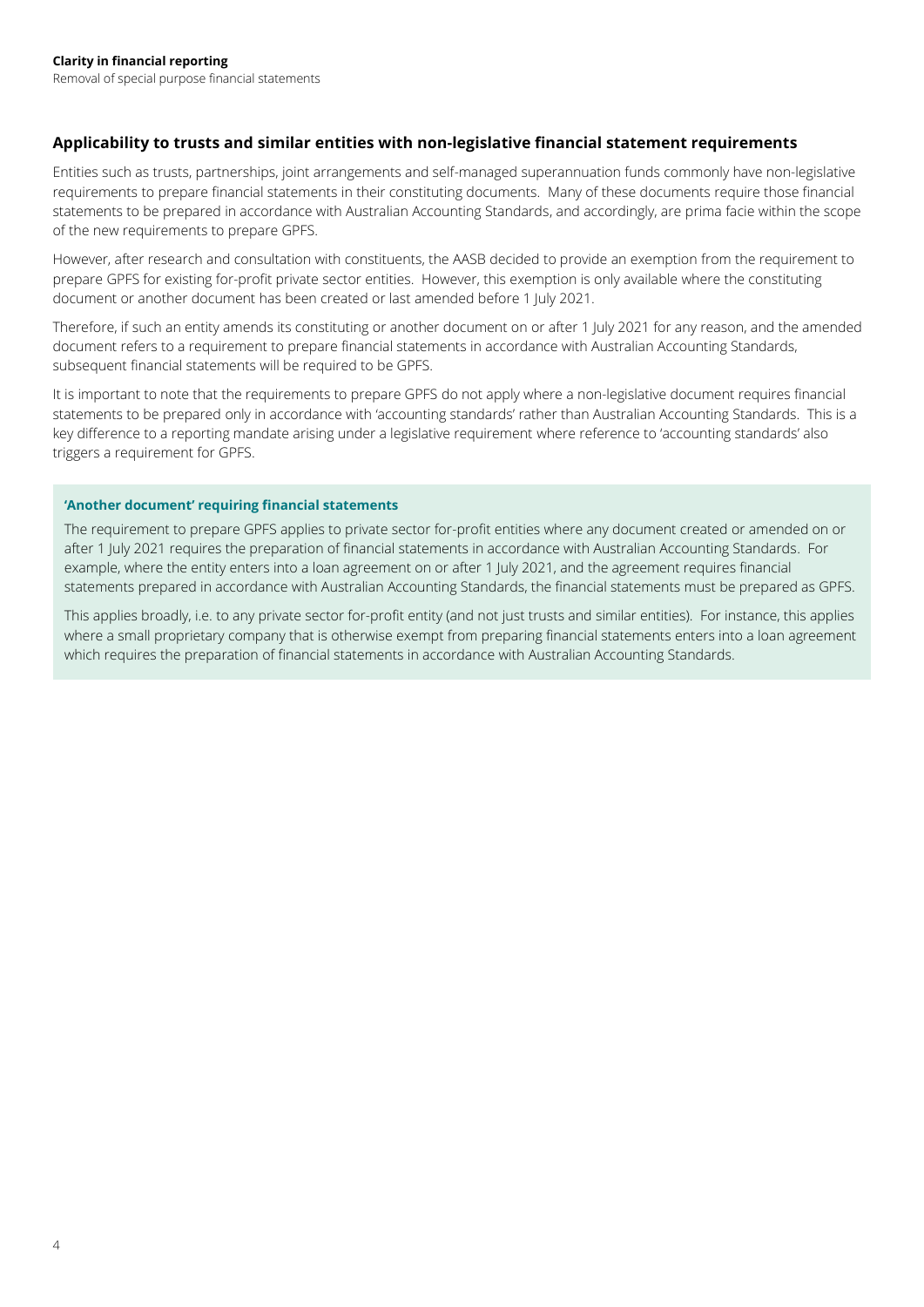# **What is the impact?**

The primary change for entities captured by the new requirements is the need to prepare GPFS instead of SPFS, or changing disclosures for entities moving from RDR to Tier 2 (SD) GPFS. However, this raises several considerations, including those presented in the table below:



#### **Choosing which GPFS to prepare and the new Tier 2 (SD)**

The new requirements permit entities without public accountability to prepare Tier 2 (SD) GPFS. The new Tier 2 (SD) is generally less onerous than the previous RDR. Entities with public accountability must continue to prepare Tier 1 GPFS and other entities can choose to do so. In practice, it is likely that most entities that can do so will choose Tier 2 (SD) GPFS applying AASB 1060.



## **Consolidation and equity accounting**

The ability of an entity to prepare 'stand-alone' financial statements which do not consolidate its subsidiaries, or which do not apply the equity method to its investments in joint ventures and associates, is limited. The exemption from consolidation because an entity is not considered a 'reporting entity' has been removed.

Subsidiaries of an Australian parent preparing consolidated GPFS, which consolidate that subsidiary, may be able to continue to prepare stand-alone GPFS (where the general consolidation exemption conditions under paragraph 4(a) of AASB 10 *Consolidated Financial Statements* are met). However, ultimate Australian parent entities must consolidate and equity account (unless they are an investment entity). These entities may be able to apply the transitional provisions of AASB 1 *First-time Adoption of Australian Accounting Standards* to ease the transition to the new requirements.



## **Entities currently preparing RDR GPFS – for profit and not-for-profit**

The new Tier 2 (SD) reporting replaces the existing Tier 2 (RDR) effective from 1 July 2021. This applies to both for-profit entities and not-for-profit entities that currently are required to apply Tier 2, or that will be applying Tier 2 (SD) due to the removal of SPFS.

This means those entities will need to determine which disclosures currently presented are no longer required, and additionally, which new disclosures will need to be prepared.

Examples of entities that will be impacted include SGEs preparing RDR GPFS to meet the ATO reporting requirements, and not-for-profit entities currently choosing or instructed to prepare Tier 2 GPFS.



#### **Considering early adoption**

Some entities may choose to apply the requirements early. Those most likely to benefit are entities already preparing consolidated Tier 2 GPFS (using RDR), such as some SGEs and not-for-profit entities, where the likely reduction in disclosures may be welcomed. Other entities reconsidering their 'reporting entity' status in light of recent focus from the AASB, Federal Parliament and others on the appropriateness of the 'reporting entity' concept, may also benefit.

Conversely, parent entities currently preparing stand-alone GPFS under Tier 2 (RDR) (due to not being a reporting entity) cannot continue this practice under Tier 2 (SD).

The optional relief from restating comparative information by early adopters may also influence decisions (see below).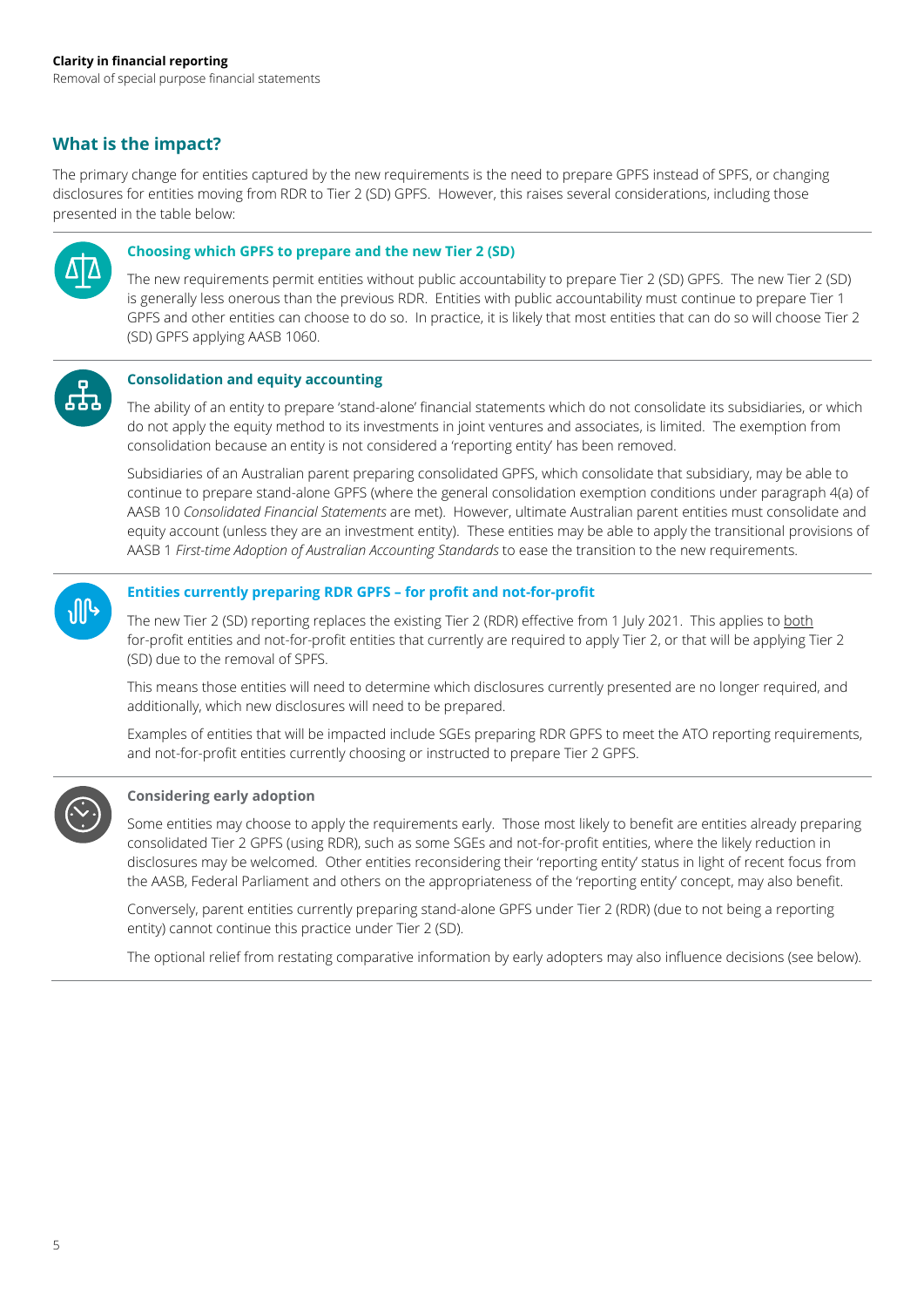# **Transition**

The requirements to transition from SPFS to GPFS are included in AASB 1053 *Application of Tiers of Australian Accounting Standards*  (AASB 1053.18A, Appendix C Chart 1 and Appendix E) and depend on:

- The nature of the GPFS being subsequently prepared (Tier 1 or Tier 2 (SD))
- Whether or not the entity that is subsequently required to present consolidated GPFS previously consolidated its subsidiaries
- The extent to which the recognition and measurement requirements of Australian Accounting Standards were previously applied.

In general, AASB 1053 requires entities to either apply AASB 1 or AASB 108 *Accounting Policies, Changes in Accounting Estimates and Errors* (AASB 108). Entities able to apply AASB 1 may take advantage of its mandatory and optional exceptions from full retrospective restatement, including an option to adopt a 'short cut' method for previously unconsolidated subsidiaries, resetting of the foreign currency translation reserve and the adoption of 'deemed cost' for assets. Entities applying AASB 108 will generally be required to apply all requirements of Australian Accounting Standards fully retrospectively (under either Tier 1 or Tier 2 (SD)).

The table below outlines the transition requirements for entities moving to GPFS:

| <b>Transitional approach</b>                    | Who is eligible?                                                                              |  |  |  |  |  |
|-------------------------------------------------|-----------------------------------------------------------------------------------------------|--|--|--|--|--|
| 1. Application of AASB 1                        | Entities moving from SPFS to GPFS Tier 1 <sup>1</sup>                                         |  |  |  |  |  |
| 2. Accounting policy choice: Application of     | Entities moving from SPFS to Tier 2 (SD) where <b>all</b> the recognition and measurement     |  |  |  |  |  |
| AASB 1 or AASB 108                              | requirements of all Australian Accounting Standards have not been previously applied          |  |  |  |  |  |
| (Should also consider whether optional relief 1 | (including where consolidation and equity accounting have not been previously                 |  |  |  |  |  |
| - 3 below is available)                         | applied).                                                                                     |  |  |  |  |  |
| 3. AASB 108                                     | Entities moving from SPFS or Tier 2 (RDR) to Tier 2 (SD) where <b>all</b> the recognition and |  |  |  |  |  |
| (Should also consider whether optional relief 2 | measurement requirements of all Australian Accounting Standards have been                     |  |  |  |  |  |
| below is available)                             | previously applied (including consolidation and equity accounting).                           |  |  |  |  |  |

The transitional approach adopted dictates the transition disclosures required. In the case of Tier 2 (SD), these are quite extensive, but less than those required in Tier 1 GPFS under AASB 1.

The table below outlines the additional optional relief for entities moving to GPFS Tier 2 (AASB 1053 Appendix E):

| <b>Optional relief</b>                                                                 | When it is available?                                                                           | Who is eligible?                                                                                                                           |
|----------------------------------------------------------------------------------------|-------------------------------------------------------------------------------------------------|--------------------------------------------------------------------------------------------------------------------------------------------|
| 1. Relief from restating<br>comparative information in<br>primary financial statements | Reporting periods beginning<br>before 1 July 2021 (i.e. early<br>adoption)                      | Private sector for-profit entities moving from SPFS to Tier<br>2 (SD) that choose to apply AASB 1 (under transitional<br>approach 2 above) |
| 2. Relief from providing<br>comparative information for new<br>note disclosures        | Reporting periods beginning<br>before 1 July 2021 (i.e. early<br>adoption)                      | All entities moving to Tier 2 (SD)                                                                                                         |
| 3. Relief from distinguishing errors<br>from changes in accounting policy              | Reporting periods beginning<br>before 1 July 2022 (i.e. first year of<br>mandatory application) | Entities moving from SPFS to Tier 2 (SD) that have the<br>choice of applying AASB 1 or AASB 108 (under transitional<br>approach 2 above)   |

<sup>&</sup>lt;sup>1</sup> Under AASB 1, there is an option for entities that have made a statement of compliance with IFRS in a preceding period such that they are permitted to apply AASB 108 instead of AASB 1, subject to making certain disclosures required by AASB 1 (see AASB 1.4A-4B). For example, a listed entity that was acquired by an unlisted entity may have subsequently prepared SPFS or Tier 2 GPFS in respect of the financial years after it was acquired. If in a later financial year, that entity is required, or chooses, to prepare Tier 1 GPFS, it would be able to choose apply AASB 108 or AASB 1 on transition to Tier 1.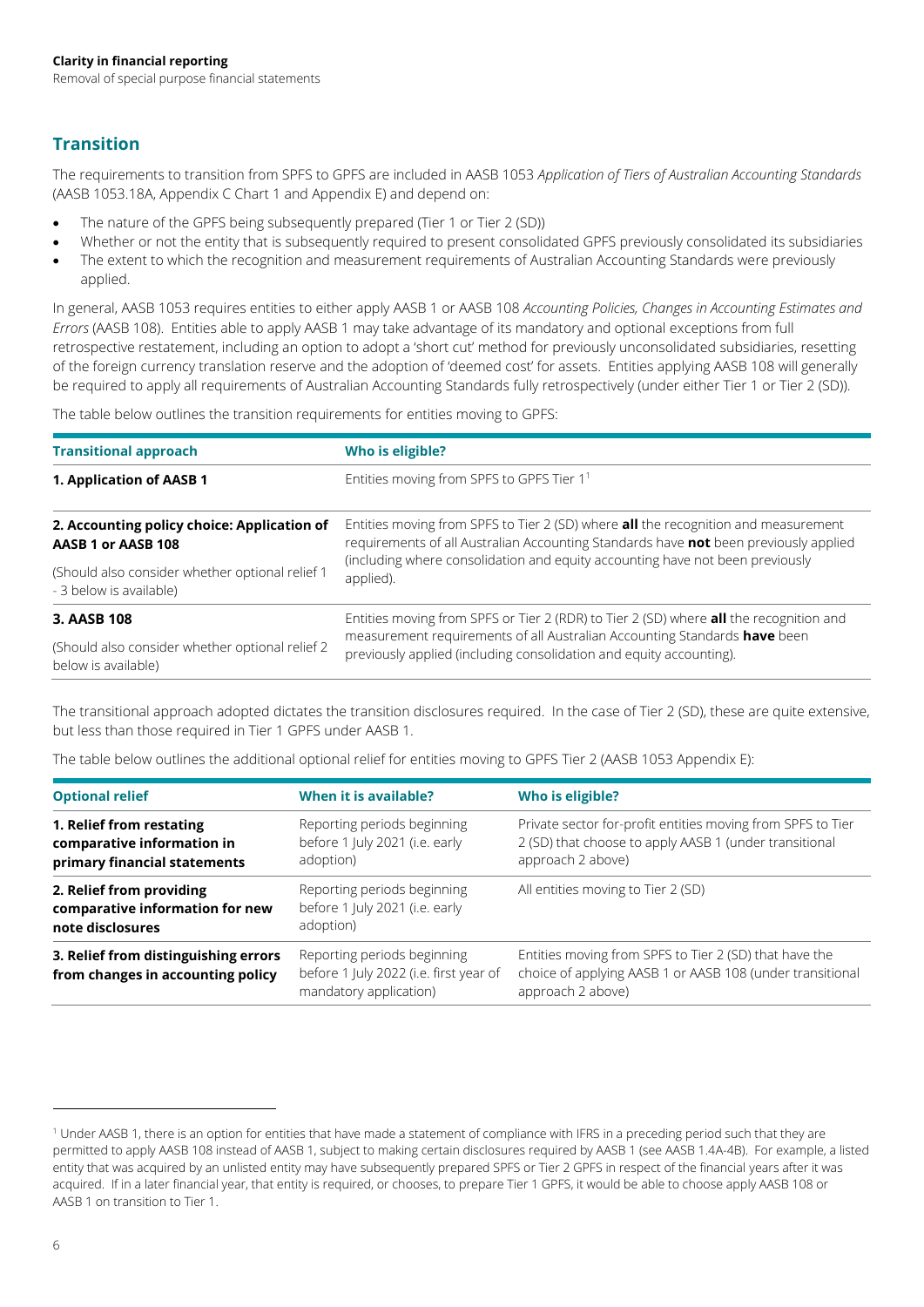The table below summarises the relief available on transition to Tier 2 (SD) for various types of entities, depending upon the SPFS previously prepared, whether the entity is required to prepare consolidated GPFS under the new requirements, and the extent of recognition and measurement applied.

| <b>Type of SPFS previously prepared</b>                                                            | <b>Transitional approach</b> | Error vs.<br>accounting<br>policy<br>relief $(1)$ ? | <b>Options if early adopted</b> |                              |
|----------------------------------------------------------------------------------------------------|------------------------------|-----------------------------------------------------|---------------------------------|------------------------------|
|                                                                                                    | to adopt                     |                                                     | <b>Comparatives</b><br>relief?  | <b>Disclosure</b><br>relief? |
| Entities with subsidiaries but exempt from consolidation under the new requirements <sup>(2)</sup> |                              |                                                     |                                 |                              |

| Stand-alone with full recognition and measurement    | AASB 1060 and AASB 108 | No. | No.                    | Yes |
|------------------------------------------------------|------------------------|-----|------------------------|-----|
| Stand-alone without full recognition and measurement | AASB 1 or AASB 108     | Yes | $Y\rho\varsigma^{(4)}$ | Yes |

#### **Entities with subsidiaries requiring consolidated GPFS under the new requirements(3)**

| Consolidated with full recognition and measurement    | AASB 1060 and AASB 108 | Nο  | Nο                     | Yes |
|-------------------------------------------------------|------------------------|-----|------------------------|-----|
| Consolidated without full recognition and measurement | AASB 1 or AASB 108     | Yes | $Y\rho\varsigma^{(4)}$ | Yes |
| Stand-alone with full recognition and measurement     | AASB 1 or AASB 108     | Yρς | $Y\rho\varsigma^{(4)}$ | Yes |
| Stand-alone without full recognition and measurement  | AASB 1 or AASB 108     | Yρς | $Y\rho\varsigma^{(4)}$ | Yes |

#### **Entities without subsidiaries**

| Stand-alone with full recognition and measurement    | AASB 1060 and AASB 108 | No. | No.                        | Yes |
|------------------------------------------------------|------------------------|-----|----------------------------|-----|
| Stand-alone without full recognition and measurement | AASB 1 or AASB 108     | Yρς | $Y\square \varsigma^{(4)}$ | Yes |

(1) This relief provides an optional exemption from differentiating between errors and accounting policy changes on transition. Where applicable, this relief is only available for financial reporting periods beginning before 1 July 2022.

(2) This would apply where an Australian parent prepares GPFS under Tier 1 or Tier 2 (SD) and the entity meets the conditions in AASB 10.4(a) to not prepare consolidated financial statements (mostly applicable to wholly owned subsidiaries), or where the entity is an investment entity that measures all of its subsidiaries at fair value through profit or loss.

(3) There is no 'general' exemption from consolidation under Tier 2 (SD). Specific exemptions are included in AASB 10 (as noted in footnote (2) above) and it is an Australian-specific requirement that the ultimate Australian parent prepare consolidated financial statements (unless it is an investment entity). Accordingly, many parents with subsidiaries will be required to prepare consolidated financial statements.

(4) Relief from restating comparative information is only available to a for-profit private sector entity that applies AASB 1 on transition.

#### **Entities previously preparing SPFS under the** *Corporations Act 2001*

It is important to note that most private sector for-profit entities preparing SPFS under the *Corporations Act 2001* should have applied the recognition and measurement requirements of all Australian Accounting Standards in accordance with the Australian Securities and Investments Commission (ASIC) Regulatory Guide RG 85 *Reporting requirements for non-reporting entities* (available at [asic.gov.au\)](https://asic.gov.au/regulatory-resources/find-a-document/regulatory-guides/rg-85-reporting-requirements-for-non-reporting-entities/). However, many such entities may not have prepared consolidated financial statements for the ultimate Australian parent, on the basis that the parent and the group were not a reporting entity. Therefore preparing consolidated financial statements for the ultimate Australian parent will likely be the biggest focus area for such entities (in addition to enhanced disclosures under AASB 1060).

#### **Existing Tier 2 RDR preparers preparing stand-alone GPFS**

The new requirements do not deal with entities moving from the existing Tier 2 (RDR) to the new Tier 2 (SD). These entities will already be applying all recognition and measurements requirements of Australian Accounting Standards. However, some such as subsidiaries of global multinationals that are considered SGEs may have prepared stand-alone GPFS because they considered themselves a non-reporting entity and had a foreign parent that prepared consolidated financial statements in accordance with IFRS. Transition for these entities is not currently considered in AASB 1053. Accordingly, they may not be able to apply AASB 1 on transition to the new Tier 2 (SD) and may need to instead apply AASB 108 or the transitional provisions in AASB 10. In this case, the transitional requirements of AASB 1 in respect of subsidiaries that have not been previously consolidated would not be available to these entities.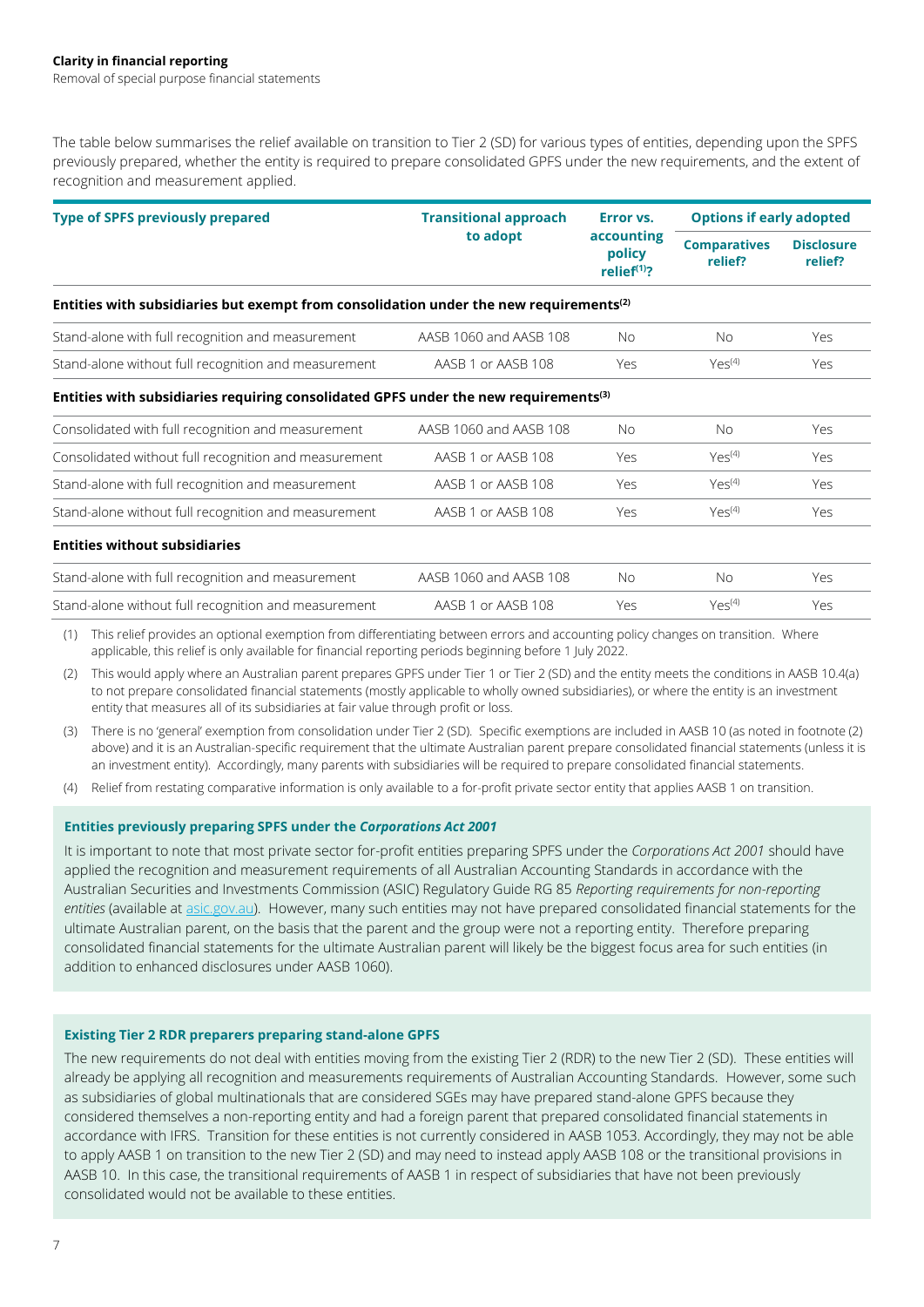# **Summary of how entities will be impacted**

As noted earlier in this publication, the impacts of the removal of SPFS and the new Tier 2 (SD) depend upon the nature of the entity and the existing financial reporting framework adopted. The table below summarises the impact on various classes of entities:

| <b>Entity</b>                                                                                                     | <b>Existing</b><br>framework    | <b>New framework</b>            | <b>Impact</b>                                                                                                                  |
|-------------------------------------------------------------------------------------------------------------------|---------------------------------|---------------------------------|--------------------------------------------------------------------------------------------------------------------------------|
| For-profit entity with public accountability<br>and not-for-profit entities preparing Tier 1<br>financial reports | Tier 1                          | Tier 1                          | None $(1)$                                                                                                                     |
| For-profit reporting entity without public<br>accountability                                                      | Tier 2 (RDR)                    | Tier 2 (SD)                     | Reduction in disclosure, partially offset by<br>some new disclosure (2)                                                        |
| For-profit non-reporting entity moving from<br>consolidated SPFS to Tier 2                                        | <b>SPES</b><br>(consolidated)   | Tier 2 (SD)<br>(consolidated)   | Likely to be an increase in disclosure,<br>with limited offset from removed<br>$disclosures$ <sup>(3)</sup>                    |
| For-profit non-reporting parent entity moving<br>from unconsolidated SPFS to Tier 2                               | <b>SPFS</b><br>(unconsolidated) | Tier 2 (SD)<br>(consolidated)   | Likely to be a substantial increase in<br>disclosure, with limited offset from<br>removed disclosures <sup>(3)(4)</sup>        |
| Single for-profit non-reporting entity moving<br>from unconsolidated SPFS to Tier 2                               | <b>SPFS</b><br>(unconsolidated) | Tier 2 (SD)<br>(unconsolidated) | Likely to be an <i>increase</i> in disclosure,<br>with limited offset from removed<br>disclosures $(3)$                        |
| Not-for-profit reporting entities preparing<br><b>Tier 2 financial statements</b>                                 | Tier 2 (RDR)                    | Tier 2 (SD)                     | Reduction in disclosure, partially offset by<br>some new disclosure (2)                                                        |
| <b>SGEs preparing GPFS under Australian</b><br><b>Accounting Standards under tax legislation</b>                  | Tier 2 (RDR)                    | Tier 2 (SD)                     | Reduction in disclosure, partially offset by<br>some new disclosure and potentially a<br>new requirement to consolidate (2)(5) |
| Not-for-profit non-reporting entities                                                                             | <b>SPFS</b>                     | <b>SPFS</b>                     | None $(1)(6)$                                                                                                                  |

(1) AASB 1060 only applies to Tier 2 (SD) GPFS and AASB 2020-2 only applies to entities currently preparing SPFS. Accordingly, the new requirements do not have direct impacts on entities adopting 'Tier 1' or those entities continuing to prepare SPFS.

(2) AASB 1060 requires some disclosures from the *IFRS for SMEs* which are not required under the RDR framework. The basis for conclusions (paragraph BC70) explains these additional disclosures are proposed to avoid differences between Tier 2 (SD) and the *IFRS for SMEs*

- (3) These impacts of Tier 2 (SD) will vary depending on the nature of the entity and its circumstances. New disclosures would be required in relation to revenues, financial instruments, related parties, employee benefits, income tax and share-based payment. In addition, there would be new requirements for movement schedules and additional information in many areas. These new disclosures would be partially offset by a reduction in some of the disclosures currently included in the 'core' standards applying to SPFS. The impacts are highlighted in our model Tier 2 (SD) illustrative financial statements, to be made available a[t www.deloitte.com/au/models](http://www.deloitte.com/au/models)
- (4) The significant impact is due to impacts of both (a) moving from SPFS to the Tier 2 (SD) disclosures and (b) producing consolidated information and disclosures not previously prepared
- (5) For instance, the requirement to prepare consolidated financial statements might apply to an Australian parent company of a foreign group, which itself has subsidiaries. In addition to other impacts, these entities will be impacted by the removal of the reporting entity concept as they may be required to prepare consolidated financial statements as the consolidation exemption in AASB 10.4(a) is not available for ultimate Australian parent entities (due to AASB 10.Aus4.2). In other words, these entities will not be able to prepare 'stand-alone' GPFS to satisfy their SGE reporting requirements under s.3CA of the *Tax Administration Act 1953* (or alternatively, under Part 2M.3 of the *Corporations Act 2001*)
- (6) Entities preparing SPFS would also need to consider the disclosures in AASB 2019-4 *Amendments to Australian Accounting Standards – Disclosure in Special Purpose Financial Statements of Not-for-Profit Private Sector Entities on Compliance with Recognition and Measurement Requirements.* The AASB agreed at its April 2020 meeting to propose to extend similar disclosures to for-profit entities preparing SPFS.